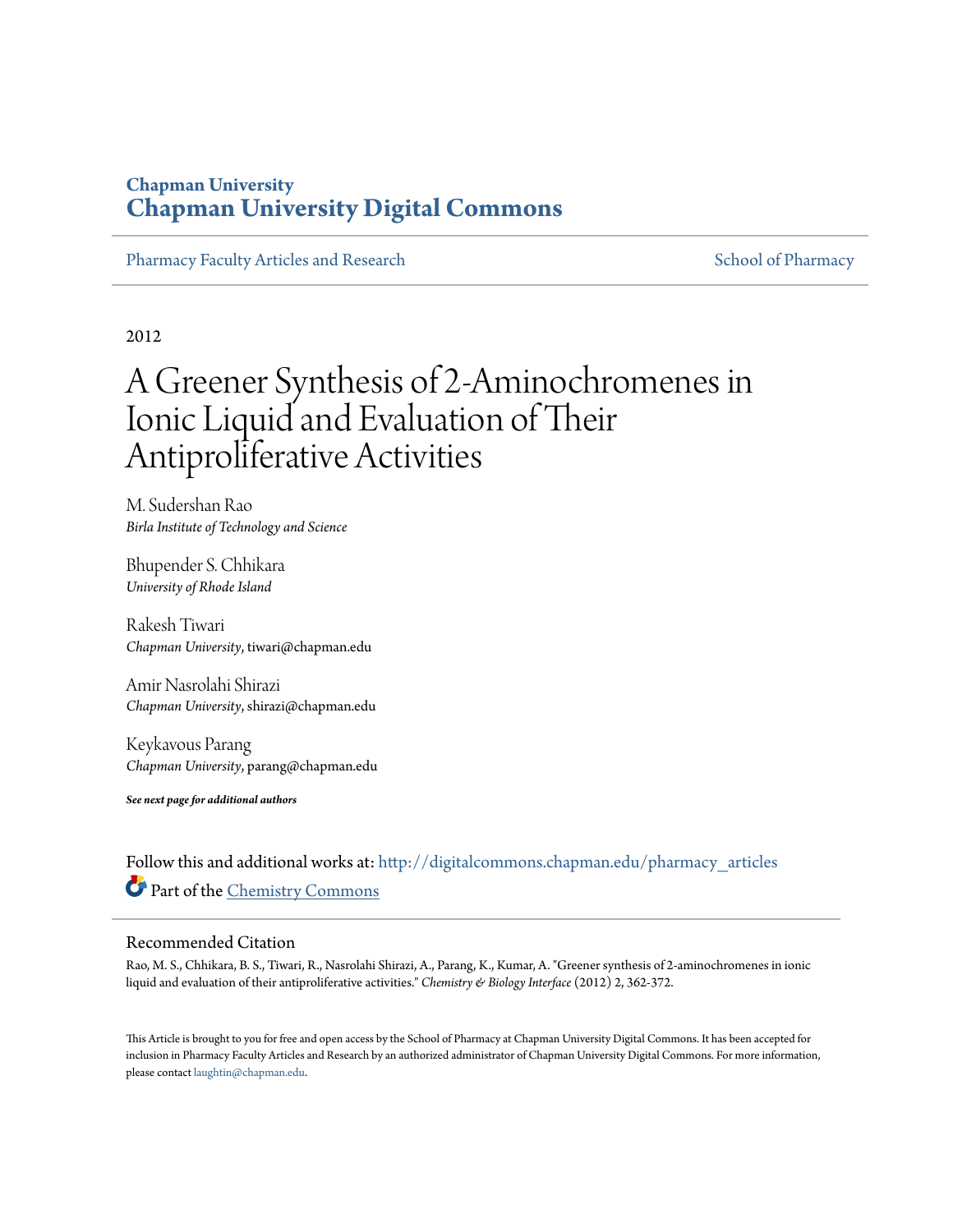# A Greener Synthesis of 2-Aminochromenes in Ionic Liquid and Evaluation of Their Antiproliferative Activities

#### **Comments**

This article was originally published in *[Chemistry & Biology Interface](http://www.cbijournal.com/index.php?option=com_content&view=article&id=23:november-december-2012-volume-2-no6&catid=4:archive&Itemid=8)*, volume 2, in 2012.

#### **Copyright**

Indian Society of Chemists and Biologists

#### **Authors**

M. Sudershan Rao, Bhupender S. Chhikara, Rakesh Tiwari, Amir Nasrolahi Shirazi, Keykavous Parang, and Anil Kumar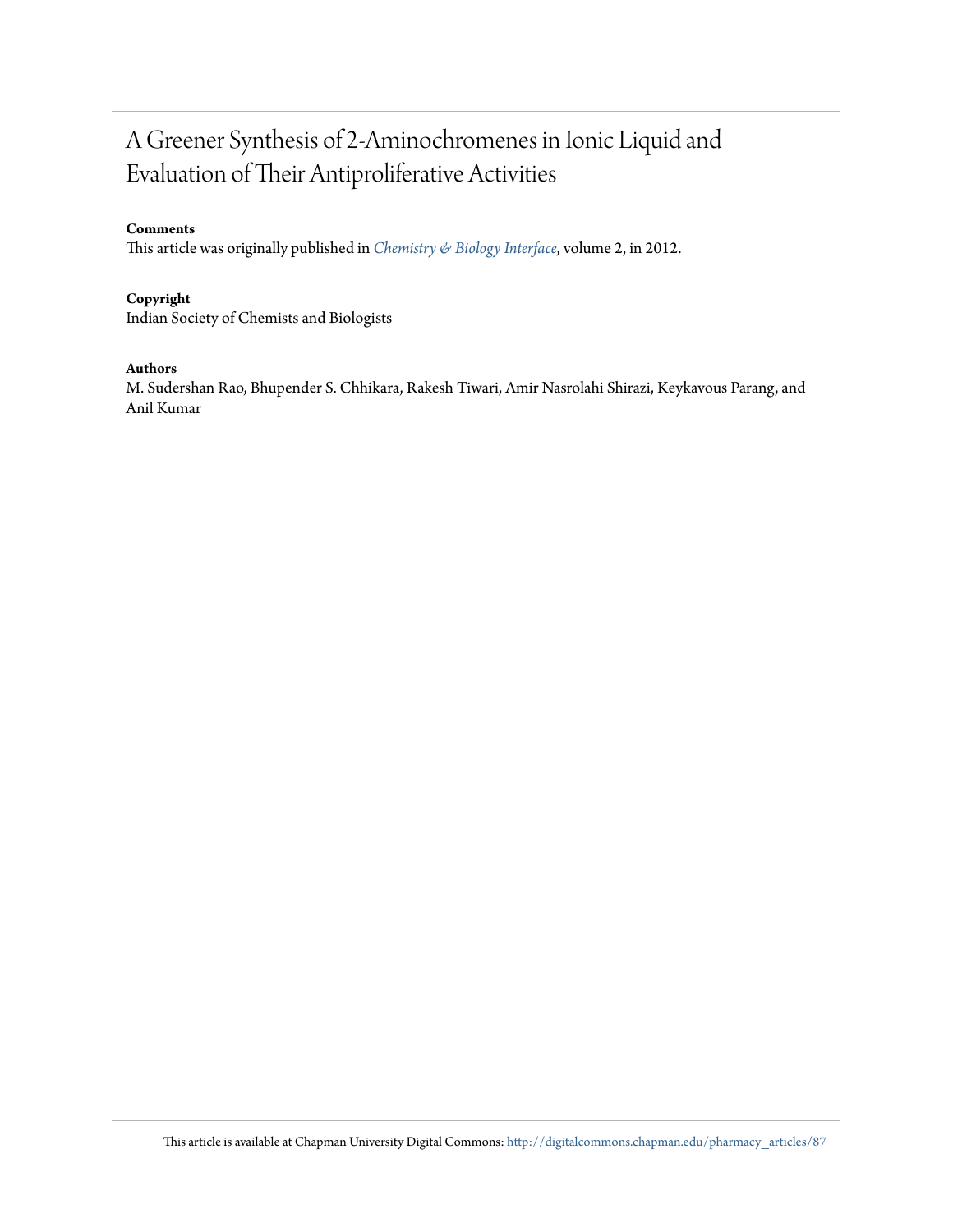

# **Chemistry & Biology Interface**

An official Journal of ISCB, Journal homepage; www.cbijournal.com

## *Research Paper*  **A Greener Synthesis of 2-Aminochromenes in Ionic Liquid and Evaluation of Their Antiproliferative Activities**

**Chemistry & Biology Interface, 2012, 2, 6, 362-372** 

M. Sudershan Rao,<sup>a</sup> Bhupender S Chhikara,<sup>b</sup> Rakesh Tiwari,<sup>b</sup> Amir Nasrolahi Shirazi,<sup>b</sup> Keykavous Parang,<sup>b</sup> and Anil Kumar<sup>a\*</sup>

*a Department of Chemistry, Birla Institute of Technology and Science, Pilani 333031; India b Department of Biomedical and Pharmaceutical Sciences, College of Pharmacy, University of Rhode Island, Kingston – 02881, USA Received 11 July 2012; Accepted 2September 2012* 

**Keywords:** One-pot, multicomponent reaction, ionic liquid, Src kinase, anti-proliferation

**Abstract:** An improved simple and facile synthesis of chromene derivatives by employing threecomponent one-pot condensation reaction of β-naphthol, aromatic aldehydes, and malononitrile in ionic liquids is described. The ionic liquid can be reused and recycled. The chromene derivatives were evaluated for their anti-proliferative activity for human breast adenocarcinoma (MCF-7), ovarian adenocarcinoma (SK-OV-3), and acute lymphoblastic leukemia (CCRF-CEM) cell lines. Compounds **4b**  inhibited the cell proliferation of all three cancer cells by 60-80% at 50 µM. Among all compounds, compound **4b** was the most potent against all three cancer cell lines whereas compound **4c, 4o** and **4p** exhibited more selectivity against CCRF-CEM.

#### **Introduction**

Chromenes and its fused derivatives are considered to be important biologically active heterocyclic compounds. They are main component of many naturally occurring products such as, alkaloids, flavonoids, tocopherols, and anthocyanins. $\left[1\right]$ Among different types of chromene systems, 2-amino-4*H*-chromenes are of particular interest as they belong to privileged medicinal scaffold serving for generation of small-molecule ligands with highly

----------------------------------------------------------------

pronounced spasmolitic, diuretic, anticoagulant, or anti-anaphylactic activities. $[1]$ They have also been shown to exhibit other biological activities such as anti-<br>bacterial,<sup>[2,3]</sup> anti-viral,<sup>[4,5]</sup> anti-fungal,<sup>[6,7]</sup> bacterial,<sup>[2,3]</sup> anti-viral,<sup>[4,5]</sup> anti-fungal,<sup>[6,7]</sup> anti-tumor,<sup>[8]</sup> hypotensive effects,<sup>[9]</sup> and hypotensive effects, $^{[9]}$  and central nervous system (CNS) activity.<sup>[10]</sup>

4*H*-Chromene-3-carboxylate derivatives have been known as antagonist of the antiapoptotic proteins. A series of analogues with varied functional groups at the 6 position of the chromene ring has been evaluated for their binding interactions with three anti-apoptotic proteins: Bcl-2, Bcl-XL, and Bcl-w.<sup>[11]</sup> The 4-aryl-4*H*-chromenes

Corresponding Author\*: E-mail: anilkumar@bitspilani.ac.in; Fax: +91-1596-244183; Tel: +91-1596- 245073-279;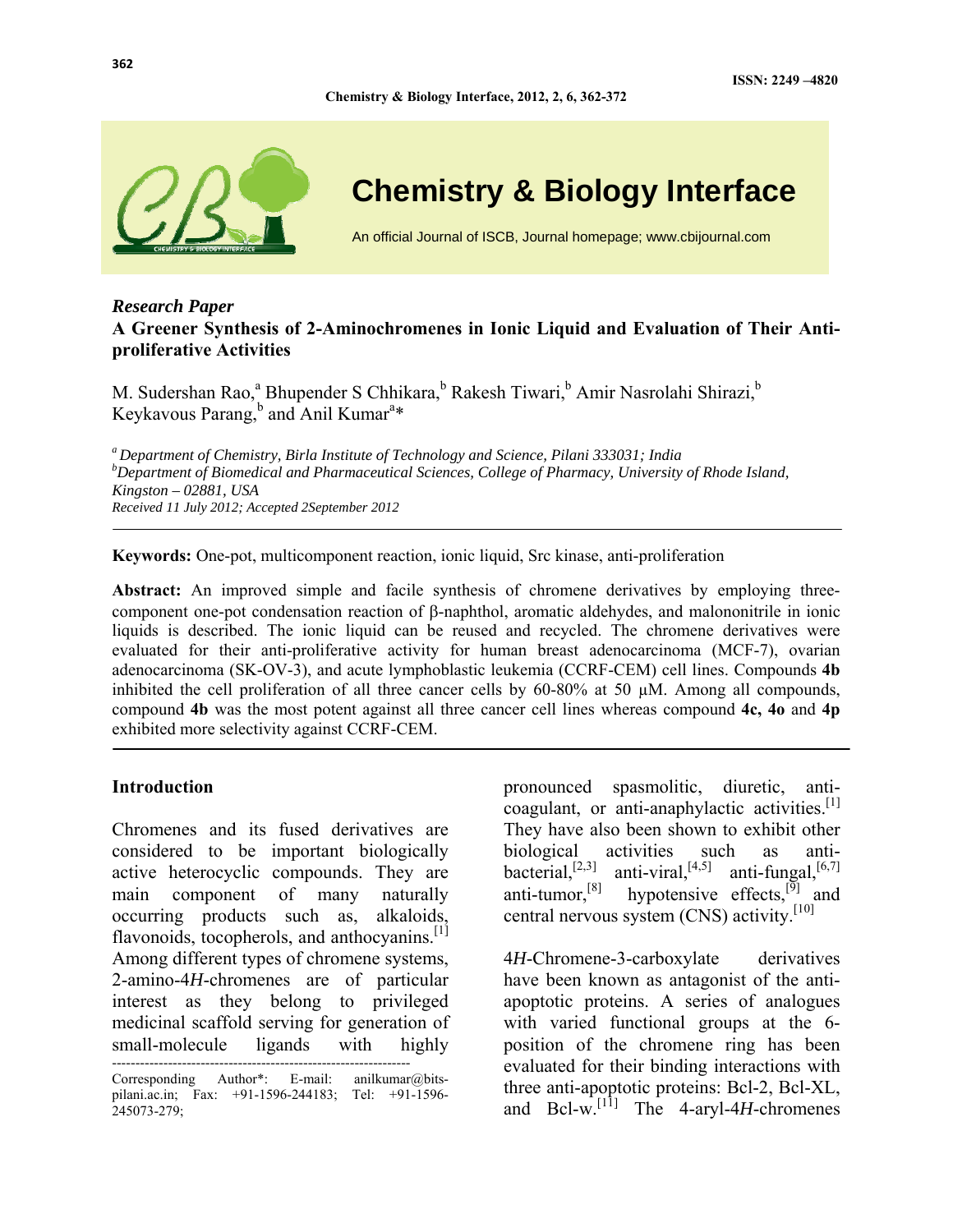inhibit tubulin polymerization and bind at or close to the binding site of colchicine. They are also active in the multidrug resistant MES-SA/DX5 tumor cells, and are highly active as single agent in combination with other anti-cancer agents in several tumor animal models. Several potent 7-substituted and 7,8-disubstituted analogues (Figure 1, **A-D**) have been identified as lead compounds for anti-tumor activities through SAR studies.



**Figure 1**: Structures of anti-tumor chromenes.

The most common method for the synthesis of chromenes is condensation of phenol, aldehyde, and malononitrile in the presence of an organic base, such as piperdine.<sup>[12]</sup> Several other reagents, such as  $CTACI$ ,  $^{[13]}$ Mg/Al hydrotalcite,  $^{[14]}$  K<sub>2</sub>CO<sub>3</sub> in water under microwave irradiation,  $^{[15]}$  InCl<sub>3</sub>,  $^{[16]}$  KF or NaOAc<sup>[1]</sup>, preyssler type heteropolyacid, [17]  $DBU^{[18]}$ , aqueous medium,<sup>[19]</sup> basic ionic liquid<sup>[20]</sup> and γ-alumina<sup>[21]</sup> have been reported to be effective catalysts for the onepot synthesis of 2-aminochromenes. Most of these methods require longer reaction time, harsh reaction conditions, give low yields, and/or uses organic solvents. Recently, 4 unsubstituted 2-amino-4*H*-chromene-2 carbonitriles were synthesized in water using DBU as catalyst.<sup>[22]</sup> An organocatalytic asymmetric synthesis of chiral 2-amino-4*H*chromene derivatives was reported by tandem Michael addition–cyclization of malononitrile to nitroalkenes.<sup>[23]</sup>

Ionic liquids are organic salts, which consist entirely of ions, and are liquid at or below 100 °C. They have been shown to have several advantages, such as low vapor pressure, high thermal stability and

recyclability over volatile organic compounds.7,8 Due to their unique chemical properties they have been extensively used as solvent, reagent and catalyst in organic synthesis. 1-Butyl-3-methylimidazoliumbased ionic liquids are the most commonly used in organic synthesis among different ionic liquids. These ionic liquids are not only used as solvent but they also affect the rate of the reaction and thus act as catalyst in several organic reactions. The reactivity and selectivity for various organic reactions is different in ionic liquids compared to molecular organic solvents.<sup>[24-26]</sup> The rate of reaction and product selectivity are influenced by the nature of ionic liquid used.<sup>[27]</sup> Herein, we report an improved simple and facile synthesis of 2 aminochromene derivatives (**4**) by employing three-component one-pot condensation reaction of β-naphthol (**1**), aromatic aldehydes (**2**), and malononitrile (**3**) in 3-butyl-1-methylimidazolium hexafluorophosphate,  $[bmin][PF_6]$  ionic liquid (Scheme 1).



**Scheme 1**: Ionic liquid mediated synthesis of 2 aminochromenes.

#### **Materials and methods:**

Melting points were measured on a Micro scientific works apparatus and are uncorrected. IR spectra were recorded on Shimadzu  $FT-IR$  spectrometer. The  ${}^{1}H$ NMR spectra were recorded on a Bruker Heaven 11400 (400 MHz) spectrometer using TMS as internal standard and DMSO*d6* as solvent and the chemical shifts are expressed in ppm. Reactions were monitored by using thin layer chromatography (TLC) on 0.2 mm silica gel  $F_{254}$  plates (Merck).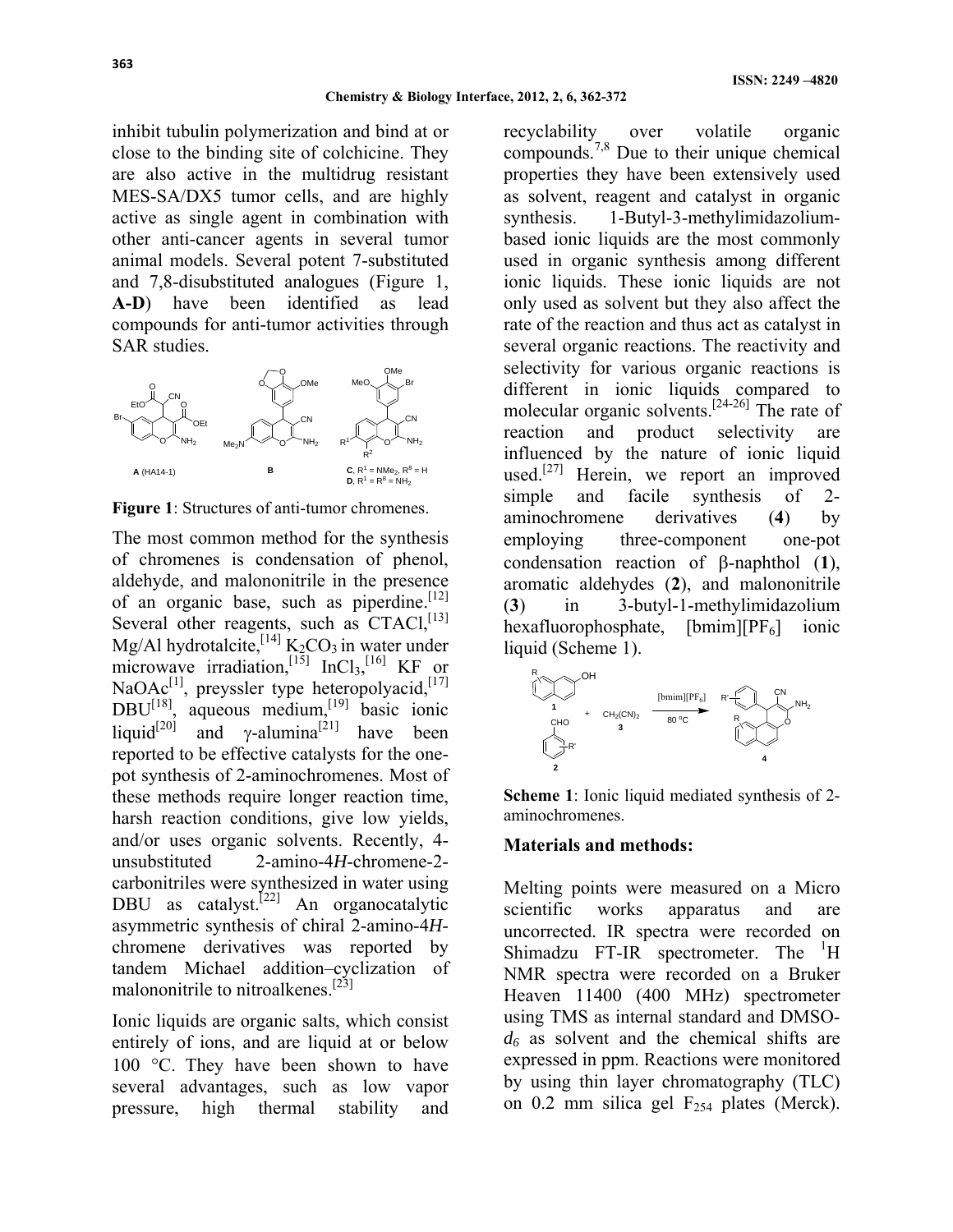Malononitrile and naphthols were purchased from SD Fine and aldehydes were purchased from Sigma-Aldrich.

*General procedure for preparation of 2 aminochromenes:* 2-Naphthol (1 eq), 4 chlorobenzaldehyde (1 eq), and malononitrile (1 eq) were taken in 10 mL round bottom flask containing 1.5 mL  $[bmin][PF_6]$  ionic liquid. The reaction mixture was heated to 80 °C for 2 h. The reaction was monitored by TLC. After completion of the reaction, ethanol was added to the crude product; the solid was collected by filtration and dried under vacuum. The compound was purified by recrystalization in ethanol. All the compounds were characterized by  ${}^{1}H$  NMR, IR spectroscopy, and mass spectrometry.

## *3-Amino-1-(4-chlorophenyl)-1H-*

*benzo[f]chromene-2-carbonitrile (4a):* IR (KBr) 3415-3331, 2198, 1643, 1591, 1400, 1259, 1102, 1045, 808, 760 cm<sup>-1</sup>; <sup>1</sup>H NMR (400 MHz, DMSO-*d6*) δ 7.81 (t, *J* = 7.86 Hz, 2H, ArH), 7.59 (dd, *J* = 9.56 & 6.72 Hz, 1H, ArH), 7.39 (dd, *J* = 5.8 & 6.8 Hz, 2H, ArH), 7.25 (d, *J* =1.32 Hz , 1H, ArH), 7.22 (d, *J =* 8.94 Hz, 2H, ArH), 7.10 (d, *J =* 8.4 Hz, 2H, ArH), 5.2 (s, 1H, C*H*), 4.63 (bs, 2H, N*H2*); 13C NMR (126 MHz, DMSO-*d6*) δ 160.16, 147.25, 145.11, 131.62, 131.27, 130.49, 130.14, 129.21, 128.95, 127.61, 125.44, 123.98, 120.78, 117.24, 115.60, 57.88, 37.81; HRMS (ESI): *m/z* calcd. for  $C_{20}H_{14}CIN_{2}O^{+}$  333.0789; found 333.0391  $[M + H]^{+}$ .

# *3-Amino-1-(4-nitrophenyl)-1H-*

*benzo[f]chromene-2-carbonitrile (4b):* IR (KBr) 3460-3325, 2185, 1665, 1600, 1570, 1540, 1500, 1325, 1270, 1190, 1080, 760 cm -1; 1 H NMR (400 MHz, DMSO-*d6*) δ 8.10 (dd,  $J = 6.96 \& 6.92$  Hz, 2H, ArH), 7.82-7.86 (m, 2H, ArH), 7.54-7.58 (m, 1H, ArH), 7.35-7.42 (m, 4H, ArH), 7.30 (d, *J =* 9.0 Hz, 1H, ArH), 6.05 (bs, 2H, N*H2*), 5.35 (s, 1H,

C*H*); <sup>13</sup>C NMR (101 MHz, DMSO- $d_6$ ) δ 163.77, 155.64, 151.13, 135.29, 134.18, 132.61, 131.90, 131.39, 129.19, 128.17, 127.01, 120.62, 117.45, 42.58; HRMS (ESI):  $m/z$  calcd. for  $C_{20}H_{14}N_3O_3^+$  344.1030; found 344.0623  $[M + H]^{+}$ .

## *3-Amino-1-(3-nitrophenyl)-1H-*

*benzo[f]chromene-2-carbonitrile (4c):* IR (KBr) 3470-3350, 2185, 1660, 1600, 1580, 1540, 1500, 1335, 1270, 1080, 760 cm<sup>-1</sup>; <sup>1</sup>H NMR (400 MHz, DMSO-*d6*) δ 8.02 (d, *J* = 8.16 Hz, 1H, ArH), 7.97 (s, 1H, ArH), 7.82 – 7.87 (m, 2H, ArH), 7.61 (d, *J* = 8.28 Hz, 2H, ArH), 7.39-7.51 (m, 3H, ArH), 7.31 (d, *J =* 9.0 Hz, 1H, ArH), 6.00 (bs, 2H, N*H2*), 5.36 (s, 1H, C*H*); 13C NMR (101 MHz, DMSO-*d6*) δ 165.17, 153.12, 152.17, 138.89, 136.05, 135.62, 135.18, 133.78, 132.58, 130.33, 128.66, 127.01, 126.51, 125.36, 122.05, 119.77, 62.20, 42.54. HRMS (ESI):  $m/z$  calcd. for  $C_{20}H_{14}N_3O_3^+$ : 344.1030; found: 344.0625  $[M + H]^{+}$ .

*3-Amino-1-p-tolyl-1H-benzo[f]chromene-2 carbonitrile (4d):* IR (KBr) 3460-3350, 2975, 2170, 1665, 1600, 1540, 1500, 1270, 1190, 1080, 760 cm<sup>-1</sup>; <sup>1</sup>H NMR (400 MHz, DMSO-*d6*) δ 7.79 (d, *J* = 8.4 Hz, 2H, ArH), 7.70 (t, *J* = 6.87 Hz, 1H, ArH), 7.37 (dd, *J* = 5.2 & 4.6 Hz, 2H, ArH), 7.26 (d, *J* = 8.92 Hz, 1H, ArH), 7.02 – 7.07 (m, 4H, ArH), 5.62 (bs, 2H, N*H2*), 5.16 (s, 1H, C*H*), 2.20 (s, 3H, Ar-C*H3*); 13C NMR (101 MHz, DMSO-*d6*) δ 160.03, 147.20, 143.25, 136.11, 131.25, 130.63, 129.83, 129.67, 128.87, 127.39, 125.31, 124.09, 120.98, 117.21, 116.23, 58.51, 38.20, 20.99; HRMS (ESI):  $m/z$  calcd. for C<sub>21</sub>H<sub>17</sub>N<sub>2</sub>O<sup>+</sup> 313.1335; found: 313.0973  $[M + H]$ <sup>+</sup>.

# *3-Amino-1-(4-methoxyphenyl)-1H-*

*benzo[f]chromene-2-carbonitrile (4e):* IR (KBr) 3460-3350, 2985, 2180, 1665, 1600, 1540, 1500, 1300, 1250, 1190, 1080, 760 cm-1; 1 H NMR (400 MHz, DMSO-*d6*) δ 7.78 (d,  $J = 8.88$  Hz, 2H, ArH), 7.70 (t,  $J = 7.3$ Hz, 1H, ArH), 7.35 – 7.40 (m, 2H, ArH),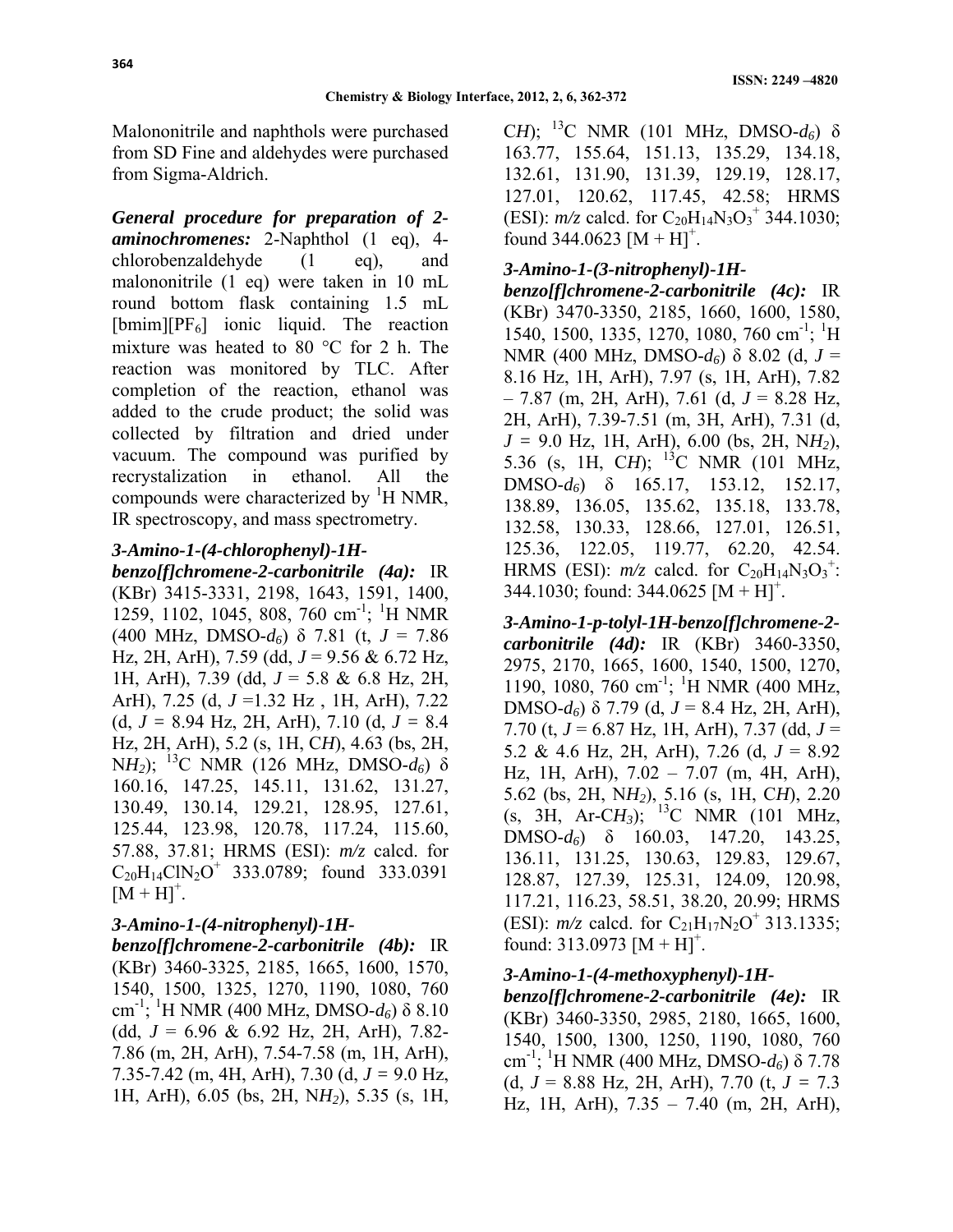7.25 (d, *J* = 8.92 Hz , 1H, ArH), 7.09 (d, *J* = 8.5 Hz, 2H, ArH), 6.76 (d, *J* = 8.48 Hz, 2H, ArH), 5.63 (bs, 2H, NH2), 5.16 (s, 1H, C*H*), 3.70 (s, 3H, Ar-OC*H3*); 13C NMR (101 MHz, DMSO-*d6*) δ 164.74, 163.02, 151.88, 143.10, 136.01, 135.37, 134.54, 133.62, 133.23, 132.19, 130.05, 128.88, 125.76, 121.97, 121.15, 119.23, 63.41, 60.16, 42.49; HRMS (ESI):  $m/z$  calcd. for  $C_{21}H_{17}N_2O_2^+$ 329.1285; found: 329.0898  $[M + H]$ <sup>+</sup>.

## *3-Amino-1-(3-chlorophenyl)-1H-*

*benzo[f]chromene-2-carbonitrile (4f):* IR (KBr) 3400-3270, 2180, 1670, 1400, 1102, 1045, 808, 760 cm<sup>-1</sup>; <sup>1</sup>H NMR (400 MHz, DMSO-*d6*) δ 7.82 (d, *J* = 7.9 Hz, 2H, ArH), 7.65 (d, *J* = 6.7, 1H, ArH), 7.41(dd, *J* = 5.3 & 3.3 Hz, 2H, ArH), 7.28 (d, *J* = 9.0 Hz, 1H, ArH), 7.21 (t, *J =* 7.4 Hz, 1H, ArH), 7.13 (d, *J* = 8.2 Hz, 2H, ArH), 7.09 (s, 1H, ArH), 5.88 (bs, 2H, NH<sub>2</sub>), 5.19 (s, 1H, CH); <sup>13</sup>C NMR (101 MHz, DMSO-*d6*) δ 160.28, 148.59, 147.32, 133.65, 131.21, 130.47, 130.24, 128.98, 127.71, 127.13, 126.16, 125.51, 123.96, 120.71, 117.26, 115.40, 57.75, 37.97; HRMS (ESI): *m/z* calcd. for  $C_{20}H_1$ <sub>4</sub>ClN<sub>2</sub>O<sup>+</sup> 333.0789; found: 333. 0389  $[M + H]^{+}$ .

## *3-Amino-1-(3-methoxyphenyl)-1H-*

*benzo[f]chromene-2-carbonitrile (4g):* IR (KBr) 3460-3350, 2985, 2180, 1665, 1600, 1540, 1500, 1300, 1250, 1190, 1080, 760 cm -1; 1 H NMR (400 MHz, DMSO-*d6*) δ 7.81 (d,  $J = 9.1$  Hz, 2H, ArH),  $7.69 - 7.73$  (m, 2H, ArH), 7.36 – 7. 42 (m, 1H, ArH), 7.27 (d,  $J = 8.9$  Hz, 1H, ArH),  $7.14 - 7.18$  (m, 1H, ArH), 6.77 (d, *J* = 7.7 Hz, 1H, ArH), 6.67 – 6.69 (m, 2H, ArH), 6.05 (bs, 2H, N*H2*), 5.16 (s, 1H, C*H*), 3.73 (s, 3H, Ar-OC*H3*); 13C NMR (101 MHz, DMSO-*d6*) δ 160.20, 159.78, 147.68, 147.26, 131.23, 130.66, 130.29, 129.93, 128.88, 127.53, 125.38, 124.08, 120.93, 119.61, 117.18, 116.03, 113.87, 111.62, 58.22, 55.36, 38.41; HRMS (ESI):  $m/z$  calcd. for  $C_{21}H_{17}N_2O_2^+$ 329.1285; found: 329.0898  $[M + H]$ <sup>+</sup>.

#### *3-Amino-1-phenyl-1H-benzo[f]chromene-*

*2-carbonitrile (4h):* IR (KBr) 3460-3350, 2180, 1665, 1600, 1540, 1500, 1190, 1080 cm -1; 1 H NMR (400 MHz, DMSO-*d6*) δ 7.83 (dd, *J* = 9 & 9.3 Hz, 2H, ArH), 7.75 (d, *J* = 6.8 Hz, 1H, ArH), 7.35 – 7.41 (m, 2H, ArH), 7.12 – 7.30 (m, 6H, ArH), 6.60 (bs, 2H, N*H*<sub>2</sub>), 5.20 (s, 1H, C*H*); <sup>13</sup>C NMR (101) MHz, DMSO-*d6*) δ 160.14, 147.27, 146.15, 131.26, 130.61, 129.93, 129.13, 128.90, 127.47, 127.03, 125.35, 124.06, 120.95, 117.22, 116.12, 58.37, 38.54; HRMS (ESI):  $m/z$  calcd. for  $C_{20}H_{15}N_2O^+$  299.1179; found:  $299.048$  [M + H]<sup>+</sup>.

#### *3-Amino-1-(4-chlorophenyl)-9-methoxy-*

*1H-benzo[f]chromene-2-carbonitrile (4i):* IR (KBr) 3460-3350, 2985, 2180, 1665, 1600, 1540, 1500, 1300, 1250, 1190, 1080, 808, 760 cm<sup>-1</sup>; <sup>1</sup>H NMR (400 MHz, DMSO*d6*) δ 7.73 – 7.60 (m, 2H, ArH), 7.22 (dd, *J* = 6.5 & 6.59 Hz, 2H, ArH), 7.15 (dd, *J* = 6.6 & 6.4 Hz, 2H, ArH), 7.10 (d, *J* = 8.8 Hz, 1H, ArH), 7.02 (dd, *J* = 8.88 & 8.92 Hz, 1H, ArH), 6.86 (d, *J* = 2.3 Hz, 1H, ArH), 5.86 (bs, 2H, N*H2*), 5.10 (s, 1H, C*H*), 3.71 (s, 3H, Ar(naphthyl)-OC $H_3$ ); <sup>13</sup>C NMR (101 MHz, DMSO-*d6*) δ 160.13, 158.49, 147.70, 145.18, 132.02, 131.56, 130.49, 129.70, 129.48, 129.07, 126.43, 120.83, 117.33, 114.88, 114.49, 103.56, 57.87, 55.61, 37.76; HRMS (ESI):  $m/z$  calcd. for  $C_{21}H_{16}CIN_2O_2^+$ 363.0895; found: 363.0478  $[M + H]$ <sup>+</sup>.

## *3-Amino-9-methoxy-1-(3-nitrophenyl)-1Hbenzo[f]chromene-2-carbonitrile (4j):* IR (KBr) 3470-3350, 2960, 2185, 1660, 1600, 1580, 1540, 1500, 1335, 1270, 1080, 760 cm-1; 1 H NMR (400 MHz, DMSO-*d6*) δ 8.02  $-8.04$  (m, 2H, ArH),  $7.64 - 7.77$  (m, 3H, ArH), 7.48 – 7.52 (m, 1H, ArH), 7.15 (d, *J* = 8.9 Hz, 1H, ArH), 7.02 (dd, *J* = 8.88 & 8.92 Hz, 1H, ArH), 6.89 (d, *J* = 2.2 Hz, 1H, ArH), 6.22 (bs, 2H, N*H2*), 5.31 (s, 1H, C*H*), 3.72 (s, 3H, Ar(Naphthyl)-OC*H3*); 13C NMR (101 MHz, DMSO-*d6*) δ 160.46, 158.68, 148.36, 147.80, 134.37, 131.89, 130.84,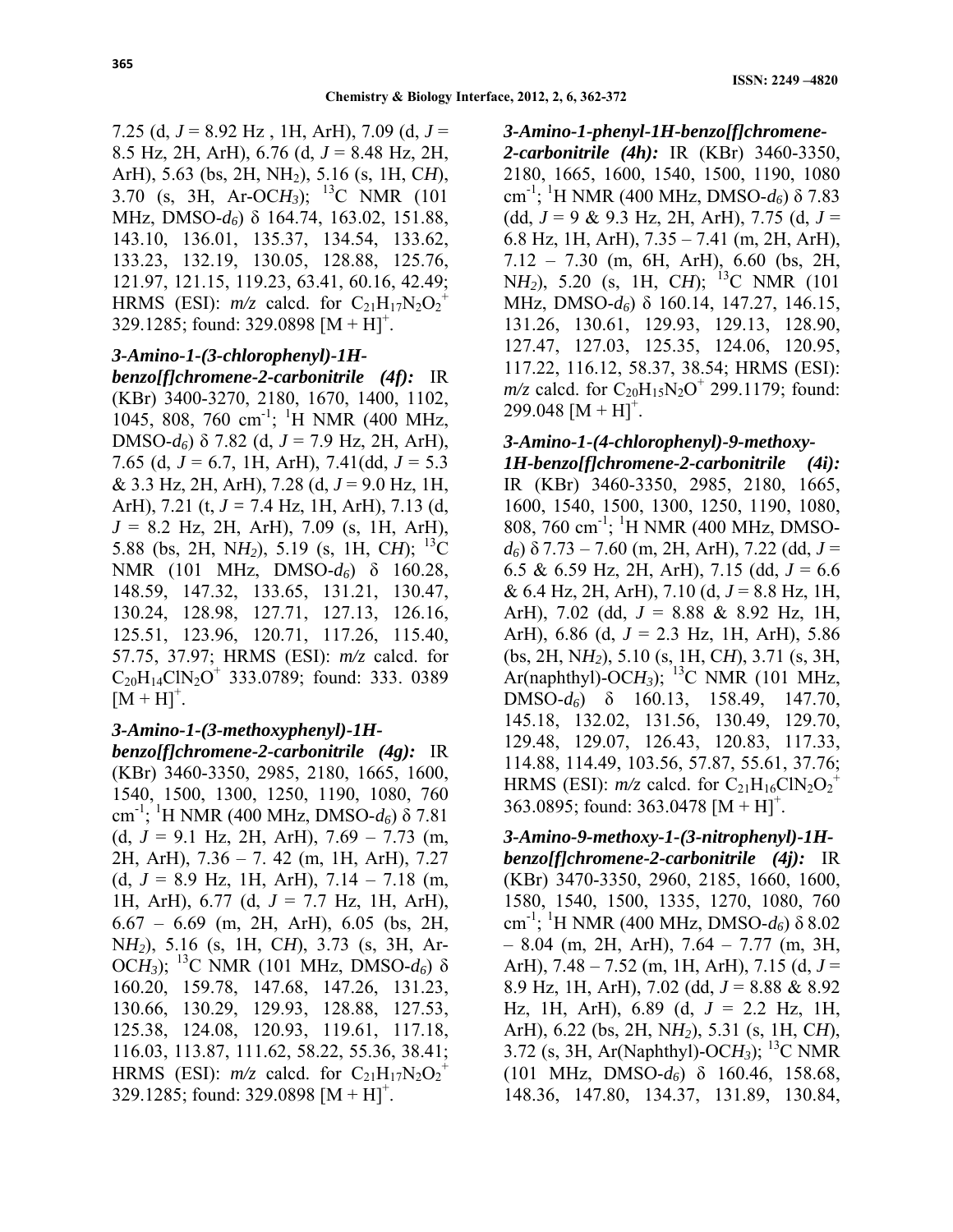130.59, 130.03, 126.45, 122.27, 121.97, 120.69, 117.59, 114.50, 103.35, 57.36, 55.64, 37.66; HRMS (ESI): *m/z* calcd. for  $C_{21}H_{16}N_3O_4^+$  374.1135; found: 374.0721 [M  $+ H$ ]<sup>+</sup>.

#### *3-Amino-1-(3-chlorophenyl)-9-methoxy-*

*1H-benzo[f]chromene-2-carbonitrile (4k):* IR (KBr) 3460-3350, 2985, 2180, 1665, 1600, 1540, 1500, 1300, 1250, 1190, 1080, 808, 760 cm<sup>-1</sup>; <sup>1</sup>H NMR (400 MHz, DMSO*d6*) δ 7.73 – 7.68 (m, 2H, ArH), 7.11 – 7.26 (m, 5H, ArH), 7.01 (dd, *J* = 8.88 & 8.84 Hz, 1H), 6.94 (d, *J* =2.3 Hz, 1H, ArH), 5.14 (s, 1H, C*H*), 6.40 (bs, 2H, N*H2*), 3.73 (s, 3H, Ar(naphthyl)-OCH<sub>3</sub>); <sup>13</sup>C NMR (101 MHz, DMSO-*d6*) δ 160.25, 158.53, 148.66, 147.71, 133.57, 132.00, 131.08, 130.52, 129.79, 127.44, 127.08, 126.42, 120.81, 117.40, 114.68, 114.51, 103.54, 57.71, 55.58, 38.00; HRMS (ESI): *m/z* calcd. for  $C_{21}H_{16}CIN_{2}O_{2}^{+}$  363.0895; found: 363.0477  $[M + H]^{+}$ .

*3-Amino-9-methoxy-1-(3-methoxyphenyl)- 1H-benzo[f]chromene-2-carbonitrile (4l):* IR (KBr) 3460-3350, 2985, 2180, 1665, 1600, 1540, 1500, 1300, 1250, 1190, 1080, 760 cm-1; 1 H NMR (400 MHz, DMSO-*d6*) δ 7.69 (t, *J* = 7.89 Hz, 2H, ArH), 7.20 – 7.17 (m, 1H, ArH), 7.10 (d, *J* = 8.8 Hz, 1H, ArH), 7.00 (dd, *J* = 8.88 & 8.84 Hz, 1H, ArH), 6.96 (d, *J* = 2.2 Hz, 1H, ArH), 6.84 (d, *J* = 7.7 Hz, 1H, ArH), 6.70 (dd, *J* = 9.0 & 7.9 Hz, 2H, ArH), 5.06 (s, 1H, C*H*), 5.82 (bs, 2H, NH<sub>2</sub>), 3.71 (s, 6H, Ar-OCH<sub>3</sub>); <sup>13</sup>C NMR (101 MHz, DMSO-*d6*) δ 160.15, 159.76, 158.39, 147.73, 132.18, 130.41, 130.20, 129.49, 126.40, 120.97, 119.91, 117.28, 115.32, 114.46, 113.95, 111.77, 103.68, 58.21, 55.47, 38.43; HRMS (ESI):  $m/z$  calcd. for  $C_{22}H_{19}N_2O_3^+$  359.1390; found:  $359.0991 [M + H]<sup>+</sup>$ .

*3-Amino-9-methoxy-1-(4-nitrophenyl)-1Hbenzo[f]chromene-2-carbonitrile (4m):* IR (KBr) 3470-3350, 2960, 2185, 1660, 1600, 1580, 1540, 1500, 1335, 1270, 1080, 760

cm-1; 1 H NMR (400 MHz, DMSO-*d6*) δ 8.10 (dd, *J* = 8.7 & 9.2 Hz, 2H, ArH), 7.76 (d, *J* = 8.9 Hz, 1H, ArH ), 7.71 (d, *J* = 8.9 Hz, 1H, ArH ), 7.44 (d, *J* = 8.7 Hz, 2H, ArH), 7.13 (d,  $J = 8.8$  Hz, 1H, ArH), 7.00 (dd,  $J = 8.88$ ) & 8.92 Hz, 1H, ArH), 6.88 (d, *J* = 2.2 Hz, 1H, ArH), 5.33 (s, 1H, C*H*), 6.62 (bs, 2H, N*H2*), 3.71 (s, 3H, Ar(naphthyl)-OC*H3*); 13C NMR (101 MHz, DMSO-*d6*) δ 160.36, 158.65, 153.53, 147.81, 146.62, 131.97, 130.57, 130.03, 128.84, 126.44, 124.51, 120.63, 117.46, 114.54, 114.19, 103.41, 57.05, 55.65, 38.04; HRMS (ESI): *m/z* calcd. for  $C_{21}H_{16}N_3O_4^+$  374.1135; found:  $374.0692 [M + H]^{+}$ .

#### *3-Amino-1-(pyridin-4-yl)-1H-*

*benzo[f]chromene-2-carbonitrile (4n):* IR (KBr) 3470-3350, 2960, 2185, 1660, 1600, 1540, 1500, 1270, 1080 cm<sup>-1</sup>; <sup>1</sup>H NMR (400) MHz, DMSO-*d6*) δ 8.4 (s, 2H, ArH), 7.84 (t, *J* = 7.9 Hz, 2H, ArH), 7.58 (t, *J* = 7.4 Hz, 1H, ArH), 7.41 (dd, *J* = 6.16 & 6.24 Hz, 2H, ArH), 7.29 (d, *J* = 9.0 Hz, 1H, ArH), 7.15 – 7.13 (m, 2H, ArH), 6.09 (bs, 2H, N*H2*), 5.22 (s, 1H, C*H*); 13C NMR (101 MHz, DMSO*d6*) δ 160.47, 154.17, 150.52, 147.44, 131.25, 130.42, 129.01, 127.76, 125.55, 123.82, 122.63, 120.58, 117.25, 114.64, 56.79, 37.72; HRMS (ESI): *m/z* calcd. for  $C_{19}H_{14}N_3O^+$  300.1131; found: 300.0666 [M  $+[H]^+$ .

## *2-Amino-4-(4-chlorophenyl)-4H-*

*benzo[h]chromene-3-carbonitrile (4o):* IR (KBr) 3470-3350, 2185, 1660, 1600, 1540, 1500, 1270, 1080, 800, 760 cm<sup>-1</sup>; <sup>1</sup>H NMR (400 MHz, DMSO-*d6*) δ 4.85 (s, 1H, CH), 6.00 (bs, 2H, NH2), 6.99 (d, *J* = 8.44 Hz, 1H, ArH) 7.19 (d, *J* = 8.44 Hz, 2H, ArH), 7.27 (d, *J* = 8.4, 2H, ArH), 7.49 – 7.58 (m, 3H, ArH), 7.83 (d, *J* = 7.28 Hz 1H, ArH), 8.25 (d,  $J = 7.92$  Hz, 1H, ArH); <sup>13</sup>C NMR (101 MHz, DMSO-d6) δ 157.15, 150.28, 141.32, 135.34, 131.21, 129.12, 129.14, 128.34, 127.23, 127.03, 126.45, 125.38, 125.18, 124.24, 122.14, 111.14, 57.19,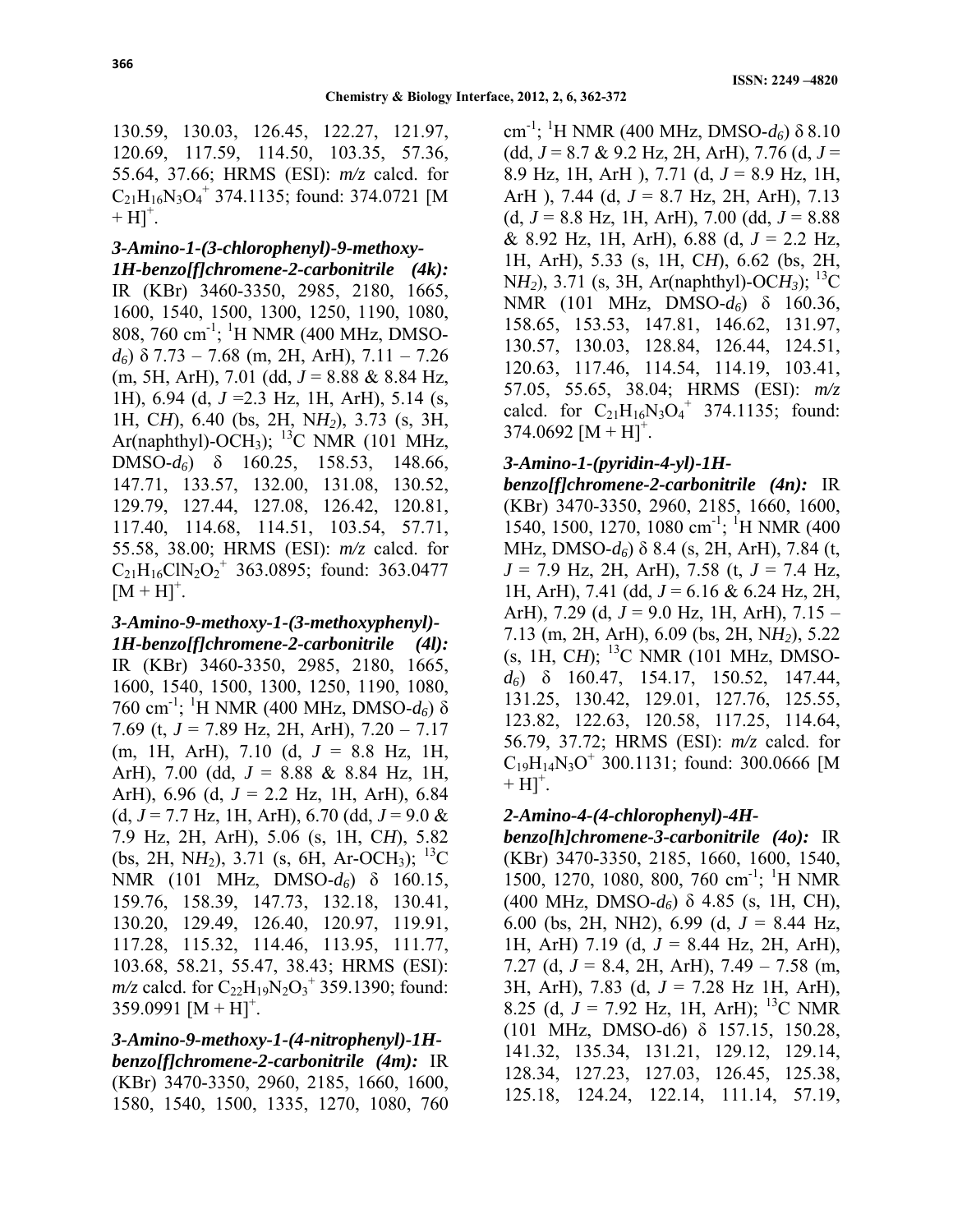41.18.; HRMS (ESI): *m/z* calcd. for  $C_{20}H_1$ <sub>4</sub>ClN<sub>2</sub>O<sup>+</sup> 333.0789; found: 333. 0389  $[M + H]^{+}$ .

#### *2-Amino-4-(3-methoxyphenyl)-4H-*

*benzo[h]chromene-3-carbonitrile (4p):* IR (KBr) 3460-3350, 2985, 2180, 1665, 1600, 1540, 1500, 1300, 1250, 1190, 1080, 760 cm -1; 1 H NMR (400 MHz, DMSO-*d6*) δ 3.70 (s, 1H, OCH3), 4.75 (s, 1H, CH), 6.01 (bs, 2H, NH2), 6.90 (d, *J* = 8.44 Hz, 1H, ArH) 7.15 (d, *J* = 8.44 Hz, 2H, ArH), 7.20 (d, *J* = 8.4, 2H, ArH), 7.41 – 7.58 (m, 3H, ArH), 7.75 (d, *J* = 7.28 Hz 1H, ArH), 8.19 (d, *J* = 7.92 Hz, 1H, ArH); 13C NMR (101 MHz, DMSO-*d6*) δ 159.92, 157.15, 150.39, 143.21, 134.56, 130.12, 129.13, 127.25, 126.65, 126.24, 126.13, 125.26, 124.22, 124.04, 122.12, 116.34, 115.14, 111.28, 59.28, 57.25, 40.6; HRMS (ESI): *m/z* calcd. for  $C_{21}H_{17}N_2O_2$ <sup>+</sup> 329.1285; found: 329.0898  $[M + H]^{+}$ .

## **Results and Discussion**

Initially, we reacted β-naphthol, 4 chlorobenzaldehyde, and malononitrile in [bmim][ $PF_6$ ] ionic liquid at 80 °C for 2 h. The reaction gave an excellent yield (86 %) for **4a.** We also tried different ionic liquids, such as  $[bm][Br]$ ,  $[bm][BF_4]$ , *n*butylpyridinium bromide, cetylpyridinium chloride, and *n*-butylpyridinium dodecylsulfate for the synthesis of **4a**.

Among all these ionic liquids,  $[bmin][PF_6]$ gave the highest yield of **4a**. The yields of **4a** under different conditions are given in Table 1. The higher reactivity of [bmim][ $PF_6$ ], may be due to the fact that it has higher Bronsted acidity and it is hydrophobic in nature, whereas other ionic liquids used are miscible with water. The immiscibility of  $[bmin][PF_6]$  ionic liquid and water may result in biphasic environment in the reaction. We also studied the model reaction with different catalyst such as 1,8-diazabicyclo<sup>[5.4.0]</sup>undec-7-en (DBU), L-proline, benzyltrimethylammonium chloride and tetrabutylammonium fluoride (TBAF) in aqueous medium. The yield of **4a** was moderate (Table 1) and required longer reaction time.

The structure of  $4a$  was confirmed by <sup>1</sup>H,  $^{13}$ C NMR, and mass analysis. In  $^{1}$ H NMR spectrum of **4a** a signal appeared as a singlet at  $\delta$  5.71 for CH proton and NH<sub>2</sub> protons resonated as a broad peak at  $\delta$  4.63. All the other protons were in good agreement with the proposed structure. In  ${}^{13}C$  NMR spectrum of **4a** CH carbon appeared at δ 37.81 and CH-carbon adjacent to cyano group resonated at  $\delta$  57.88. All the remaining carbons were in agreement with required structure. In ESI-MS spectrum of **4a**, a peak appeared at *m/z* 333.0391 for [M  $+[H]^+$  ion.

| Entry | Catalyst       | Time(h) | Yield $(\%)^a$ |
|-------|----------------|---------|----------------|
|       | $[bmin][BF_4]$ |         |                |
|       | [bmin][Br]     |         | ◡◡             |

**Table 1** Synthesis of **4a** under different reaction conditions.

| Luu, | Samiyot                              | $1 \, \text{m} \times 11$ | $1$ IVIU ( $70$ ) |
|------|--------------------------------------|---------------------------|-------------------|
|      | $[bmin][BF_4]$                       |                           |                   |
|      | [bmin][Br]                           |                           | 50                |
|      | [bmim][ $PF_6$ ]                     |                           | 86                |
|      | $n$ -Butylpyridinium bromide         |                           | 50                |
|      | $n$ -Butyl pyridinium dodecylsulfate |                           |                   |
|      | Cetylpyridinium chloride             |                           | 70                |
|      | <b>DBU</b>                           |                           | $60^{\circ}$      |
|      | Ferric ammonium citrate              |                           | $8^{\circ}$       |
|      | L-Prolein                            |                           | $70^{\circ}$      |
| ۱0   | TBAF                                 |                           | $50^{\circ}$      |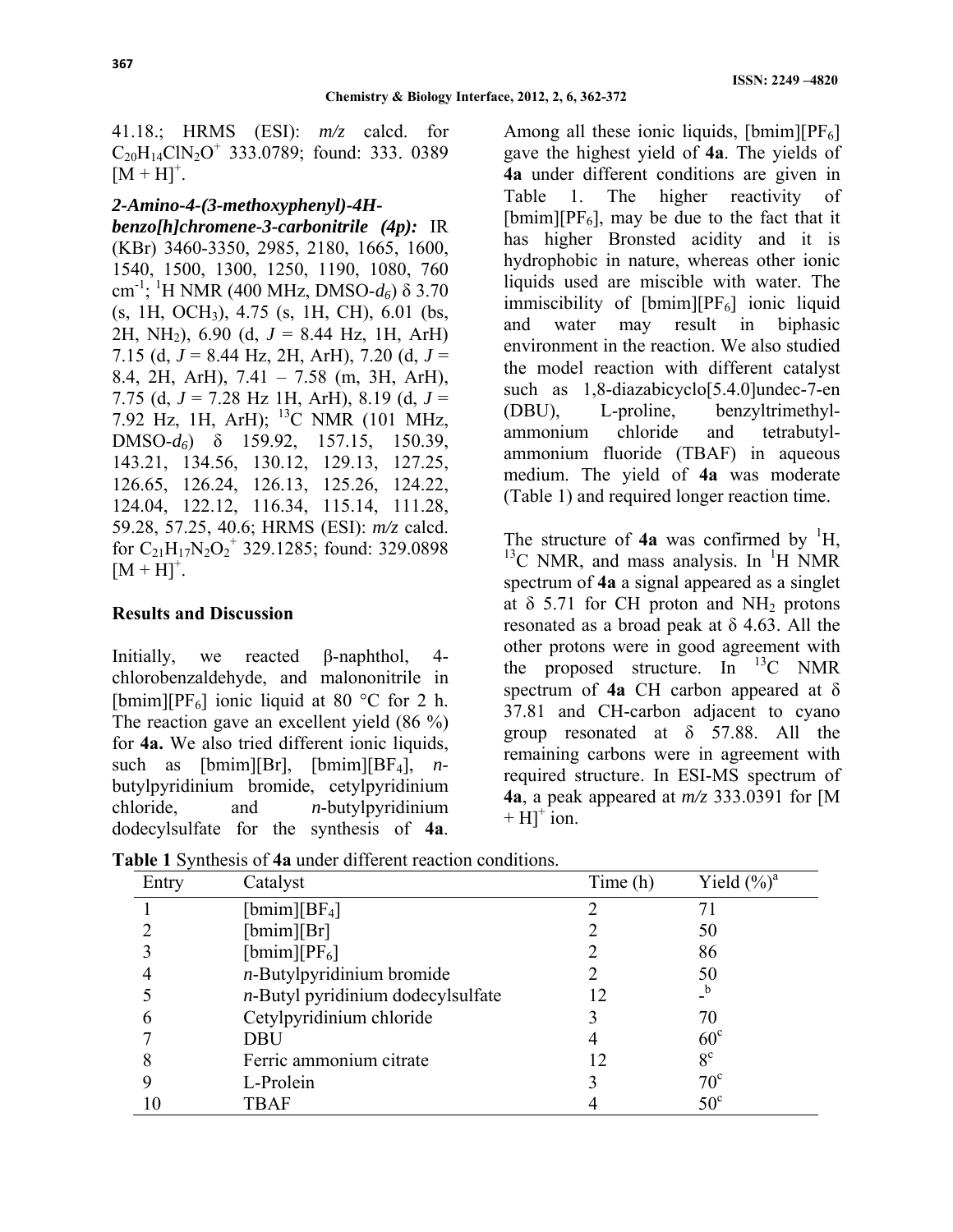|  | Chemistry & Biology Interface, 2012, 2, 6, 362-372 |  |  |
|--|----------------------------------------------------|--|--|
|--|----------------------------------------------------|--|--|

| Citric acid                      | b, c                      |
|----------------------------------|---------------------------|
| Amberlyst A26 (OH)               | $_{\circ}$ b,c            |
| <b>SDS</b>                       | $_{\circ}$ <sub>b,c</sub> |
| Boric acid                       | $_{\rm b,c}$              |
| $Yb(OTf)$ <sub>3</sub>           | b,c                       |
| Benzyltrimethylammonium chloride | $68^{\rm b}$              |

<sup>a</sup>Yields refer to pure isolated compounds, <sup>b</sup>No desired compound, <sup>c</sup>Water is the reaction media.

After optimizing the reaction condition, we examined generality of the reaction by varying aldehydes and naphthols. All the substrate gave excellent yield of the corresponding substituted 2-aminochromenes (**4**). The yields of different substituted 2-aminochromenes (**4a-p**) are given in Table 2. It is worth to mention that aldehydes with both electron-donating and electron-withdrawing groups reacted smoothly and gave corresponding product in excellent yields. The method also works well with α-naphthol and substituted βnaphthol. Simple reaction condition, easy work-up, and high yield under environmental friendly condition are advantages of the method.

The recovery and reuse of  $[bmin][PF_6]$  was also examined, and model reaction was performed using starting materials (**1a, 2a, 3**). After completion of reaction, ethanol was added to the reaction mixture and the precipitate was filtered. The filtrate was concentrated on rotatory evaporator to recover ionic liquid, which was dried under vacuum at  $60^{\circ}$ C for 30 min. The recovered  $[bmin][PF_6]$  was again used for the synthesis of **4a** following the standardized reaction condition. This was repeated five times. The recovered ionic liquid could be used efficiently for the synthesis of **4a** and there was no appreciable decrease in yield of **4a** (Table 3).

**Table 2** Synthesis of chromene derivatives (4a-p) in [bmim][PF<sub>6</sub>] ionic liquid.

| Sr.<br>No.     | $\mathbf R$ | ${\bf R}^{'}$ | Product                                  |                | <b>Time</b><br>(h) | Yield<br>$(\frac{6}{6})^a$ | M.p (Lit.<br>$M.p)^{\circ}C$ |
|----------------|-------------|---------------|------------------------------------------|----------------|--------------------|----------------------------|------------------------------|
| $\mathbf{1}$   | H           | $4-C1$        | CI.<br>ÇN<br>$NH_2$                      | 4a             | $\overline{2}$     | 86                         | 210-212<br>$(208)^{[28]}$    |
| $\overline{2}$ | H           | $4-NO2$       | $O_2N \sim$<br>CN<br>$-NH2$              | 4 <sub>b</sub> | $\overline{2}$     | 70                         | 168-170<br>$(186)^{[29]}$    |
| 3              | H           | $3-NO2$       | NO <sub>2</sub><br>CN<br>NH <sub>2</sub> | 4c             | $\overline{2}$     | 86                         | 233-235<br>$(239)^{[30]}$    |
| $\overline{4}$ | H           | 4-Me          | $H_3C$<br>CN<br>.<br>NH <sub>2</sub>     | 4d             | $\overline{2}$     | 76                         | 268-270<br>$(253)^{[29]}$    |
| 5              | H           | 4-OMe         | MeO,<br>ÇN<br>$\mathsf{NH}_2$            | 4e             | $\overline{2}$     | 74                         | 199-201<br>$(194)^{[29]}$    |
| 6              | H           | $3-C1$        | Çl<br>CN<br>NH <sub>2</sub>              | 4f             | $\overline{2}$     | 82                         | 236-238<br>$(240)^{[29]}$    |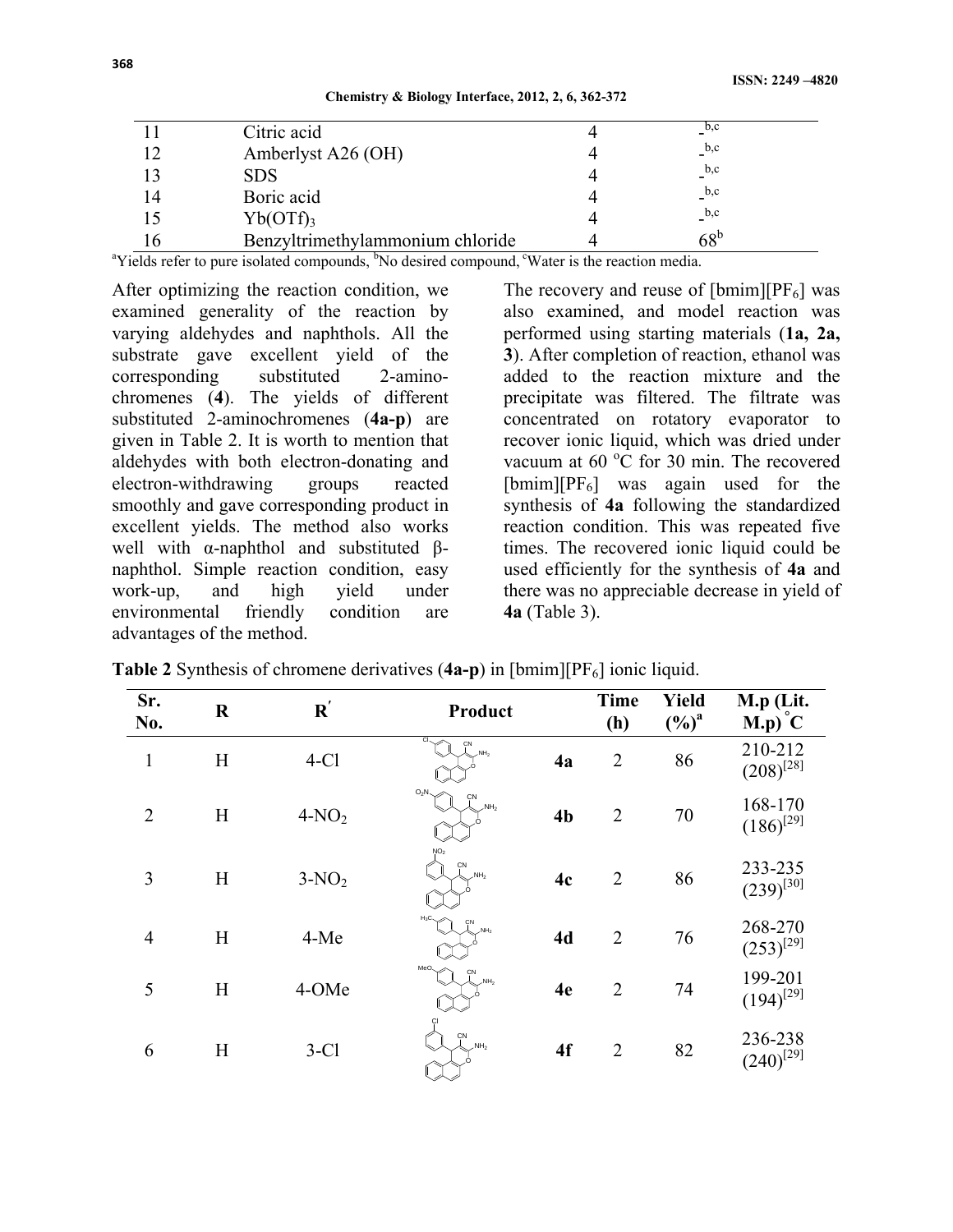**Chemistry & Biology Interface, 2012, 2, 6, 362-372** 

| $\overline{7}$ | H                         | 3-OMe     | OMe<br>CN<br>NH <sub>2</sub>         | 4g | $\overline{2}$ | 81 | 256-258<br>$(263)^{[29]}$ |
|----------------|---------------------------|-----------|--------------------------------------|----|----------------|----|---------------------------|
| 8              | $\boldsymbol{\mathrm{H}}$ | H         | CN<br>$\overline{M}$ NH <sub>2</sub> | 4h | $\overline{2}$ | 86 | 286-288<br>$(279)^{[29]}$ |
| 9              | 7-OMe                     | $4-C1$    | NH <sub>2</sub><br>MeO.              | 4i | $\overline{2}$ | 79 | 257-259                   |
| 10             | 7-OMe                     | $3-NO2$   | ÇN<br>NH <sub>2</sub><br>MeO-        | 4j | $\overline{2}$ | 90 | 248-250                   |
| 11             | 7-OMe                     | $3-C1$    | CN<br>NH <sub>2</sub><br>MeO,        | 4k | $\overline{2}$ | 81 | 260-262                   |
| 12             | 7-OMe                     | 3-OMe     | CN<br>NH <sub>2</sub><br>MeO.        | 41 | $\overline{2}$ | 82 | 205-207                   |
| 13             | 7-OMe                     | $4-NO2$   | $O_2N$<br>NH <sub>2</sub><br>MeO.    | 4m | $\overline{2}$ | 86 | 239-241                   |
| 14             | H                         | 4-pyridyl | NH <sub>2</sub>                      | 4n | $\overline{2}$ | 89 | 229-231                   |
| 15             | $1-OH$                    | $4-C1$    |                                      | 40 | $\overline{2}$ | 81 | 235-237<br>$(232)^{[31]}$ |
| 16             | $1-OH$                    | 3-OMe     | OCH <sub>3</sub>                     | 4p | $\overline{2}$ | 78 | 231-233                   |

<sup>a</sup>Yields refer to pure and isolated products.

**Table 3**: Recycling of ionic liquid for synthesis of **4a**

| Run                          |    |  |  |  |  |  |
|------------------------------|----|--|--|--|--|--|
| Yield $(\%)^a$               | 86 |  |  |  |  |  |
| <sup>a</sup> Isolated yield. |    |  |  |  |  |  |

The role of ionic liquid in the reaction is not clear, but it is believed that it activates the aldehydes and malonitrile by coordinating through C-2 proton of imidazolium ion. Such activation of reactions due to acidic C-2 proton of imidazolium ionic liquids have been previously reported in literature.<sup>[32]</sup> It is proposed that the reaction either proceeds through *o*-quinone methide intermediate (**B**) mechanism (path a) or *via* Knoevenagel condensation followed by Friedel-Craft alkylation and cyclization (path b) (Scheme 2). In path a, *o*-QM is formed by the reaction of aldehyde and β-naphthol, which then reacts with active methylene group of malononitrile to form dicyano compound (**C**). In path b, first malonitrile reacts with aldehyde to give α,β-unsaturated nitrile (**E**) which then reacts with naphthol to give dicyano compound (**C**). The dicyano compound cyclizes to 2-aminochromenes (**4**).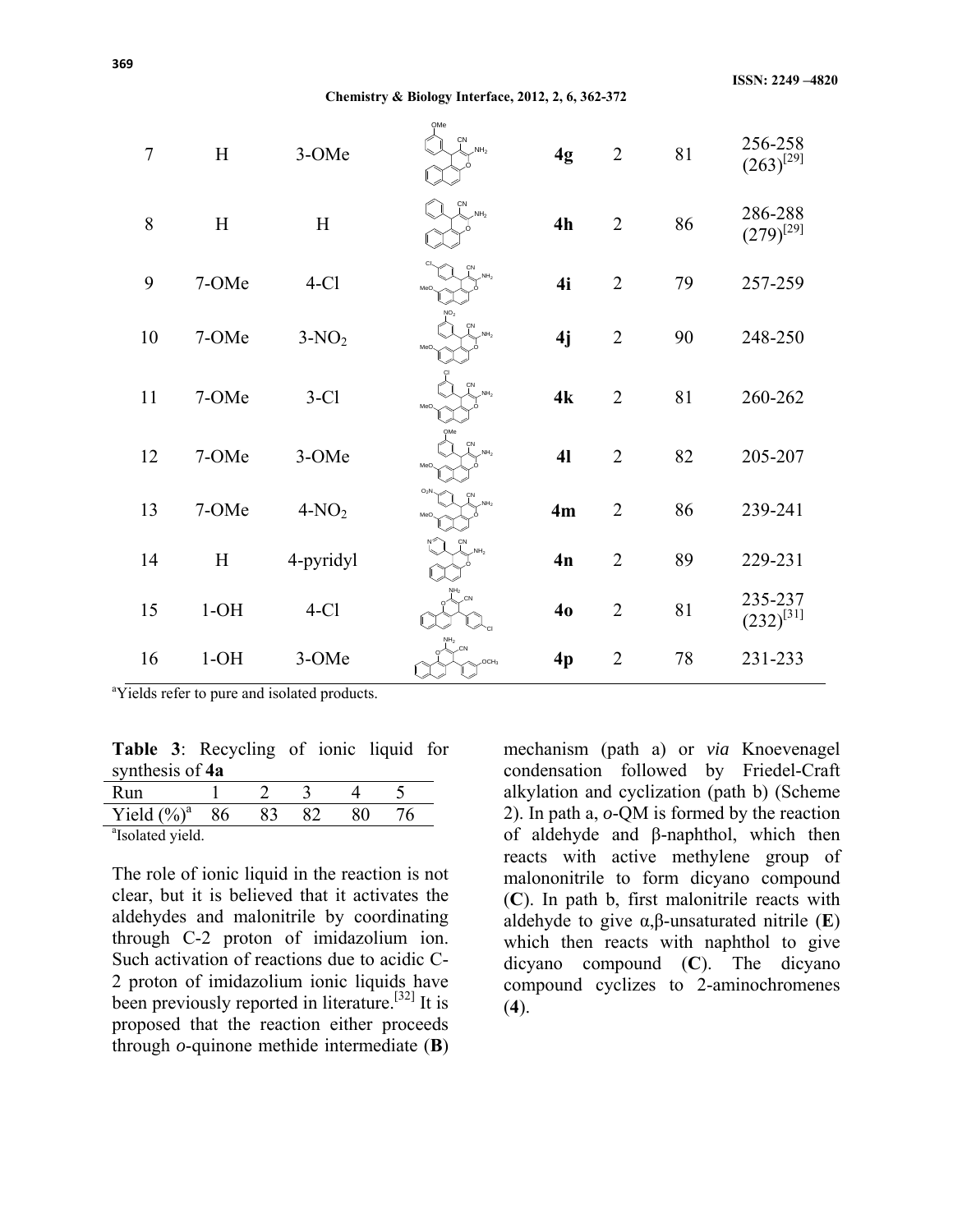

**Scheme 2** Proposed mechanism for the formation of **4**.

Mutations and/or overexpression of Src kinase (Src), a prototype member of the Src family of kinases (SFKs) have been implicated in the development of several types of human tumors including breast, ovary, colon, pancreas, prostate, and lung.[33] Increased Src activity is observed in metastatic tumors and it also regulates specific angiogenic factors that promote tumor progression. $^{[34]}$  Thus, designing potent and selective Src kinase inhibitors as anti-cancer agents is a subject of major interest.<sup>[35,36]</sup> 4-Aryl substituted derivatives of 2-amino-7-dimethylamino-4H-chromene-3-carbonitrile have been evaluated for inhibition of Src kinase and anticancer activity.[37-39] Therefore, the synthesized chromene derivatives **4a-p** were studied for c-Src kinase inhibition (Table 4). Among the all the compounds, **4b**, **4c**, **4j**, **4k**, and **4i** showed modest inhibition of c-Src kinase with  $IC_{50}$  values below 100 μM, whereas other compounds were either poor Src kinase inhibitory activity or did not show any inhibition. Among all the compounds, 4 nitro derivative exhibited the highest Src kinase inhibitory activity with an  $IC_{50}$  value of 40 µM.

**Table 4** Src-kinase inhibitory activity of **4ap**.

| Sr.              | Compd.                                       | $IC_{50}$   | Sr. | Compd. | $IC_{50}$ |
|------------------|----------------------------------------------|-------------|-----|--------|-----------|
| No.              |                                              | $(\mu M)^a$ | No. |        |           |
| 1                | 4a                                           | 150         | 10  | 4i     | >200      |
| 2                | 4 <sub>b</sub>                               | 40          | 11  | 4j     | 80        |
| 3                | 4c                                           | 80          | 12  | 4k     | 50        |
| 4                | 4d                                           | 100         | 13  | 41     | 65        |
| 5                | 4e                                           | 150         | 14  | 4m     | 100       |
| 6                | 4f                                           | 150         | 15  | 4n     | 150       |
| 7                | 4g                                           | 150         | 16  | 40     | >200      |
| 8                | 4 <sub>h</sub>                               | >200        | 17  | 4p     | 150       |
| 9                | PPI                                          | 0.6         |     |        |           |
| <sup>a</sup> The | concentration of the compound that inhibited |             |     |        |           |

enzyme activity by 50%.

The effect of compounds **4a-p** (50 µM) on the proliferation of selected cancer cell lines such as human breast adenocarcinoma (MCF-7), ovarian adenocarcinoma (SK-OV-3) and acute lymphoblastic leukemia (CCRF-CEM) was evaluated (Figure 2). Compound **4b** inhibited the cell proliferation of all three cancer cells by 60-80% at 50 µM. Compound **4b** was the most potent compound against all three cell lines whereas **4c, 4o** and **4p** showed higher selectivity against CCRF-CEM among all the screened compounds. Interestingly, compound **4b** was also the most potent Src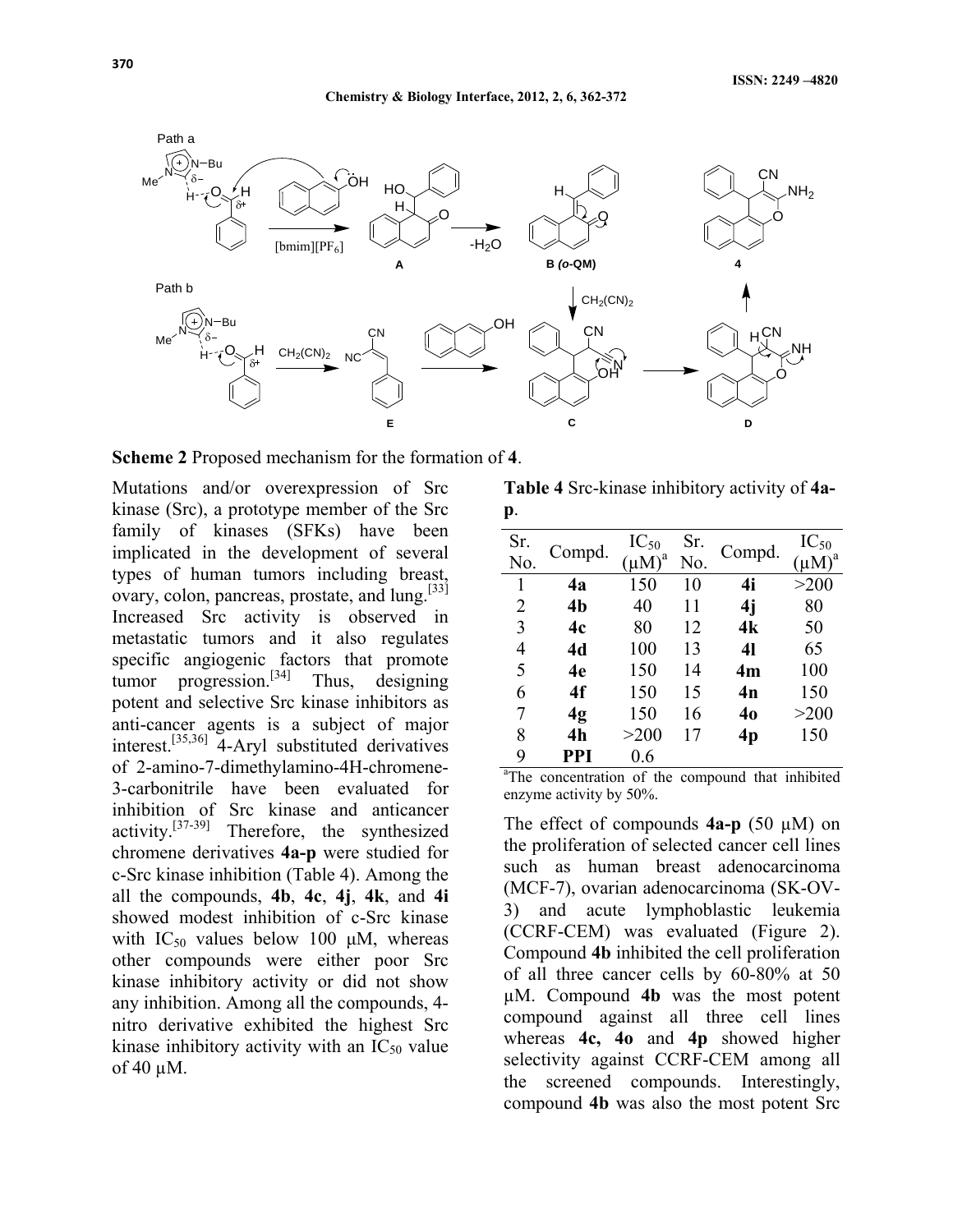#### **Chemistry & Biology Interface, 2012, 2, 6, 362-372**

kinase inhibitor in this class, suggesting that Src kinase inhibition could have contributed

to anti-proliferative activity of this compound.



**Figure 2.** Anti-proliferative activity of chromene derivatives **4a-p**.

#### **Conclusion**

In conclusion, we have described an efficient, simple and eco-friendly method for the synthesis of 2-aminochromene derivatives by employing three-component one-pot condensation reaction using  $[bmin][PF<sub>6</sub>]$  ionic liquid as solvent and catalyst. This method has advantage of simple reaction work up, easy isolation of product, recycle and reuse of catalyst, and high yields of product. All the synthesized chromene derivatives were evaluated for inhibition of Src kinase activity and antiproliferative activities. Compound **4b** was most potent compound for all three cell lines whereas compound **4c, 4o** and **4p** was most selective for (CCRF-CEM). Compounds **4b** and **4k** showed modest inhibition of c-Src kinase with  $IC_{50}$  values below 50 μM. These data provide an efficient strategy for the synthesis of 2-aminochromene derivatives. Potential compounds can be optimized and

investigated further as lead anti-proliferative agents.

#### **Acknowledgements**

The authors acknowledge the financial support from University Grant Commission, New Delhi and National Science Foundation, Grant Number CHE 0748555.

#### **References**

- [1] M. N. Elinson, A. I. Ilovaisky, V. M. Merkulova, P. A. Belyakov, A. O. Chizhov, G. I. Nikishin, Tetrahedron, **2010**, 66, 4043-4048.
- [2] A. Hiramoto, J. Nasuhara, K. Michiloshi, T. Kato, K. Kikugawa, Mutation Res., **1997**, 47, 395.
- [3] A. M. El-Agrody, M. H. El-Hakim, M. S. Abd El-Latif, A. H. Fakery, E. S. M. El-Sayed, K. A. El-Ghareab, Acta. Pharm., **2000**, 50, 111D120.
- [4] P. W. Smith, S. L. Sollis, P. D. Howes, P. C. Cherry, I. D. Starkey, K. N. Cobley, H. Weston, J. Scicinski, A. Merritt, A. Whittington, P. Wyatt, N. Taylor, D. Green, R. Bethell, S. Madar, R. J. Fenton, P. J. Morley, T. Pateman, A. Beresford, J. Med. Chem., **1998**, 41, 787-797.